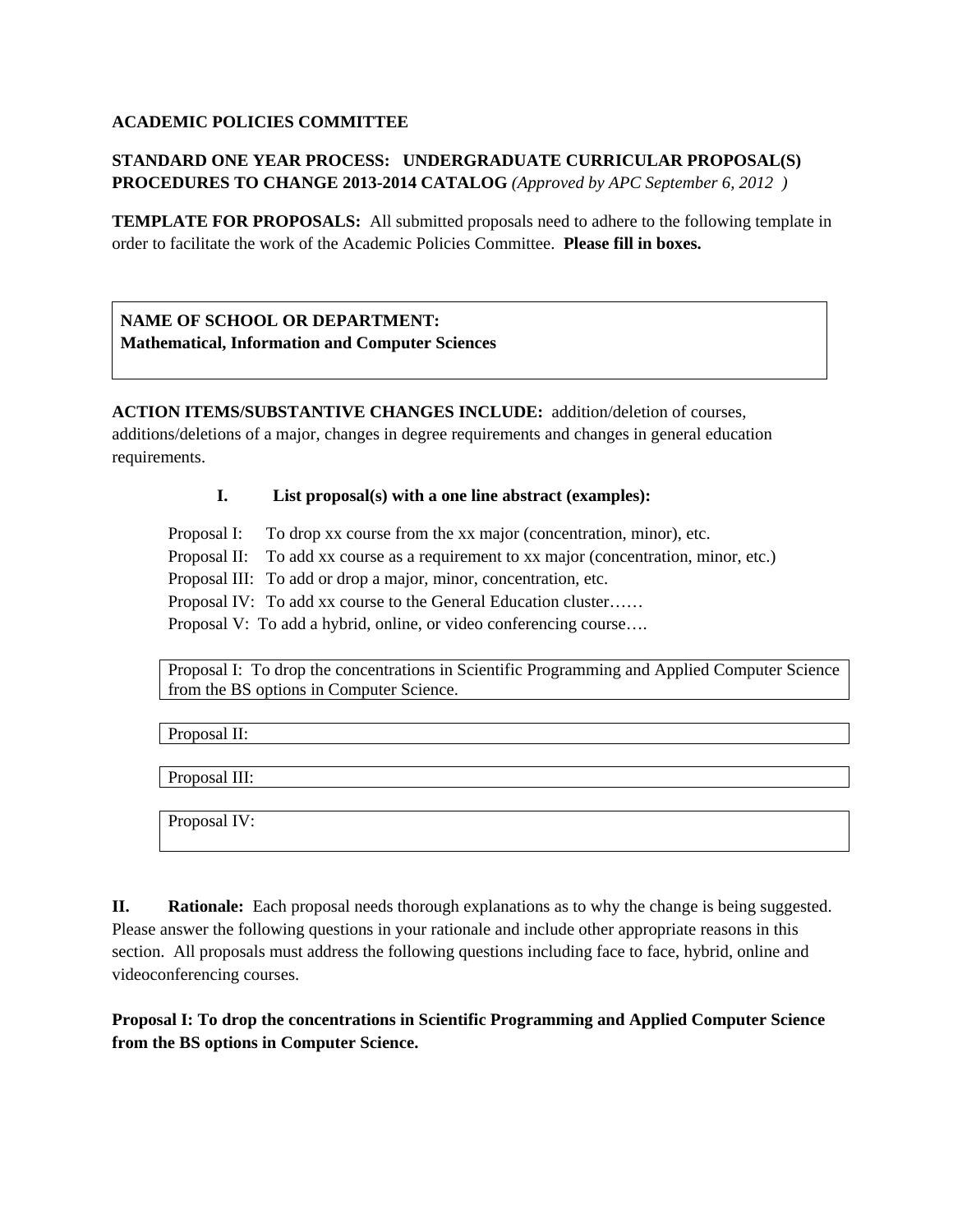1. How has assessment data informed the proposed change and how recently has your department or school completed a program review? For example, have alumni, outside reviewers, etc., suggested improvements?

Our department offers four degrees with the title Computer Science:

- Computer Science BS
- Computer Science BA
- Computer Science with a Concentration in Scientific Programming (BS)
- Computer Science with a Concentration in Applied Computer Science (BS)

Students are not making use of the last two degree options and we would like to eliminate them from the catalog to make the degree check process simpler.

2. What are comparable universities and colleges doing?

These two concentrations that we were offering are not part of standard practice.

3. Is the change related to stipulations imposed by outside accrediting agencies (addressing standards, etc.)?

No.

4. How does the proposed change relate to the mission of the university?

It has no material effect on the work of our department. The elimination of these two concentrations will simplify the work of the PLNU Records Office.

5. How does the change accommodate the department or school's learning outcomes for the major, minor, concentration, etc.? For instance, does the change help balance out the curriculum, or does it fill in a missing gap that would help strengthen the program? Does it add breadth or depth, etc.?

These two concentrations were formed to encourage students to select specific paths through the electives for their major. Our learning outcomes were built for the overall computer science program and will not be effected by the elimination of the concentrations.

6. What impact will it have on the size of the major, minor, etc.?

None.

7. Will the change(s) be sustainable with human and financial resources?

Yes, it will not have any impact.

8. How does the proposal(s) address the PLNU strategic plan?

This does help in a small way with efficiency since it streamlines the work for people in the Records Office.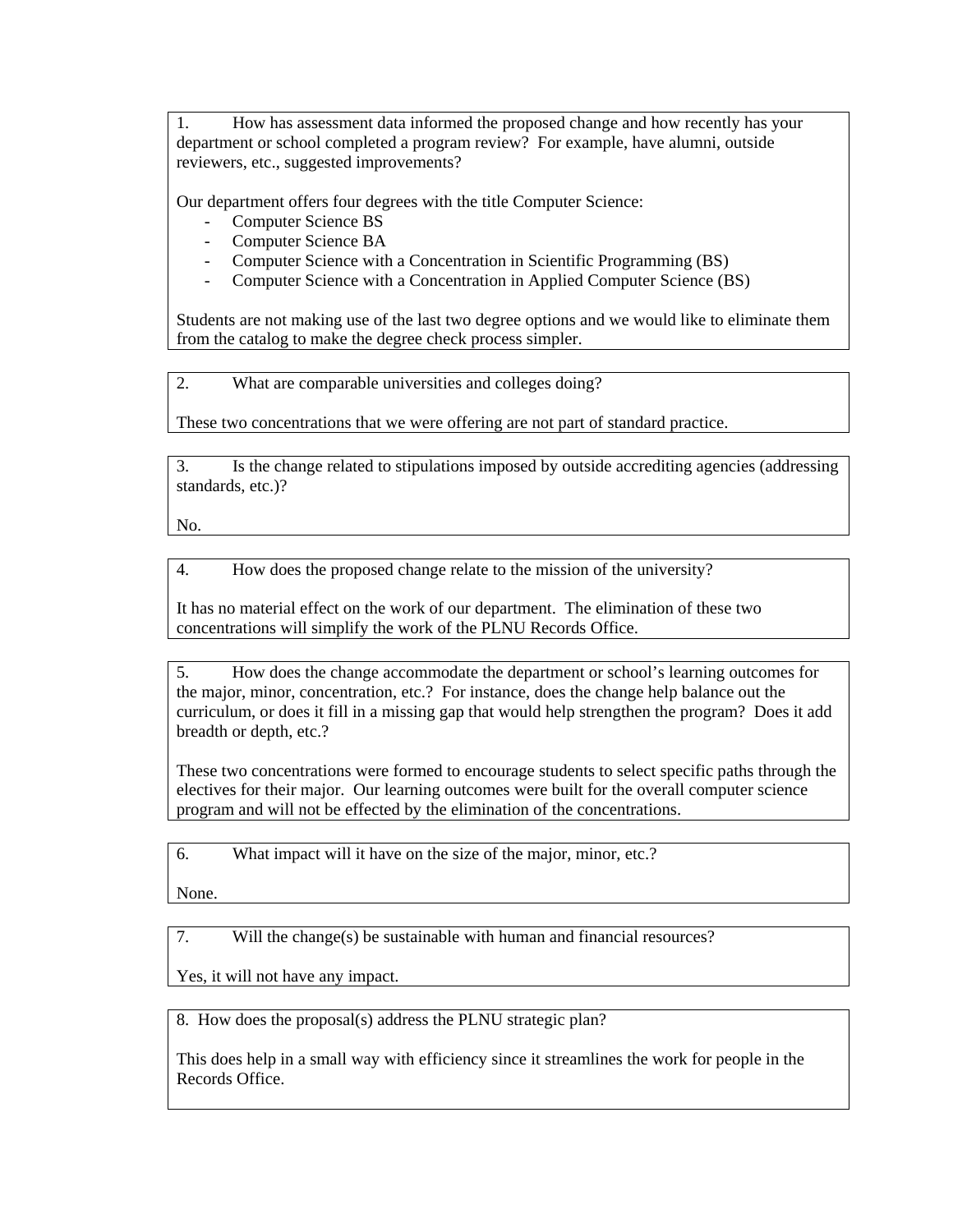9. State other rationale that you deem appropriate.

This really is a book keeping change only.

**III. Tentative Syllabus/Course Learning Outcomes:** If you are proposing new courses, please include a tentative syllabus with course learning outcomes. This should not include textbooks, calendar, etc., but merely an idea of what the course content will include as well as what you hope the student will accomplish by the end of the course. **State at least four course learning outcomes (CLO's).** 

**Syllabus:** No syllabus since this is the elimination of concentrations in a major.

**Outcomes:** 

### **IV. Catalog Copy:** What will these changes look like in the catalog?

Notes (if any) to be included at the bottom of new program catalog copy:

Note that the catalog copy will change in the following ways:

- Elimination of the specific listings for the two concentrations (http://catalog.pointloma.edu/preview\_program.php?catoid=8&poid=389 and http://catalog.pointloma.edu/preview\_program.php?catoid=8&poid=390)

#### **V. Recorded Department/School Vote:**

Please state the number and percentage of department school faculty who voted for the proposal. If other departments are affected, please inform the committee how those departments voted.

Proposal I: Approved unanimously. No other departments affected.

### **VI. Library Impact:**

What new library acquisitions, if any, will be needed to support the proposed changes? (If none, please state that.) Please consult the check off list at the end of the template.

None.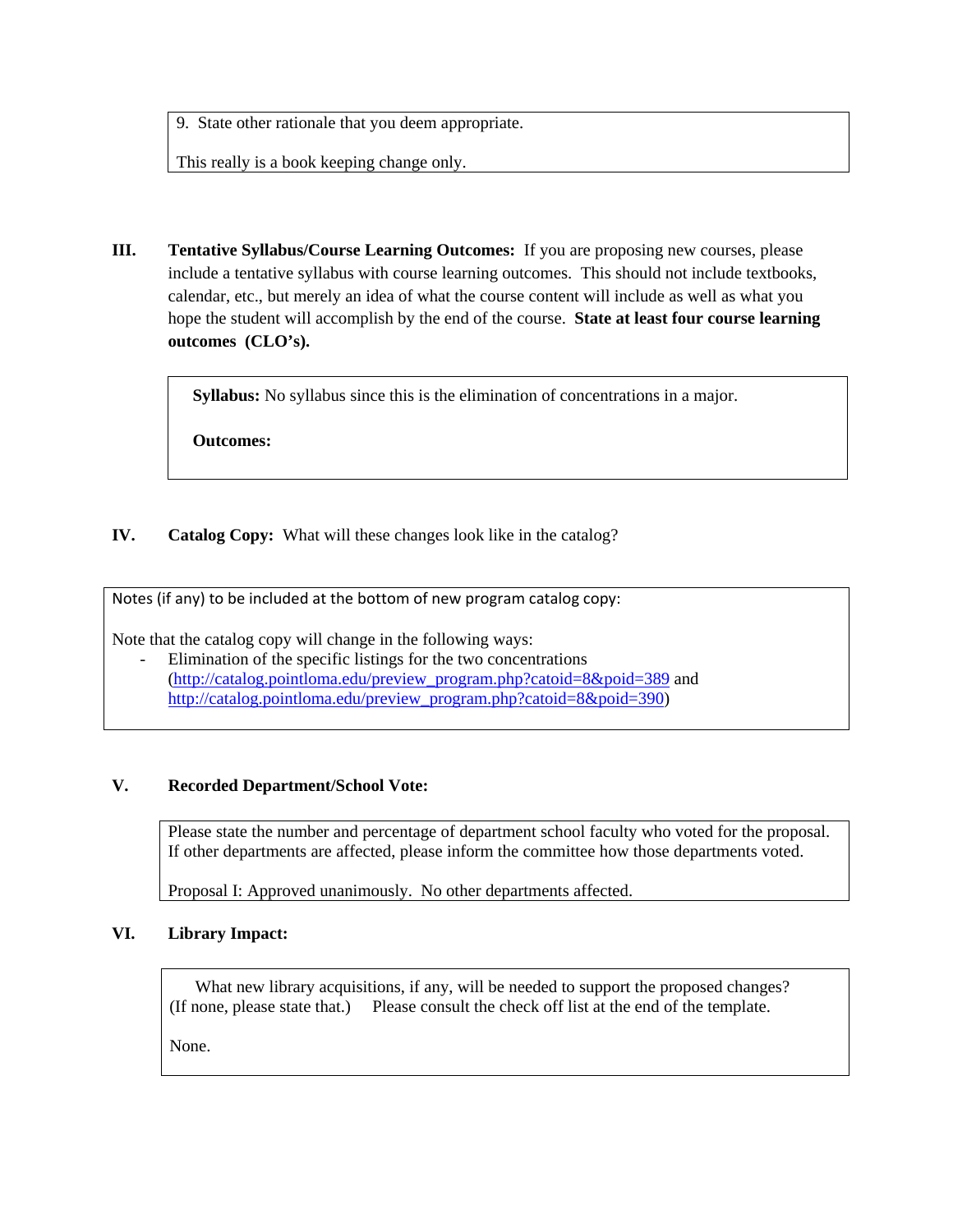#### **VIII. Technological Impact:**

 What additional or new software, hardware, lab space or tech supported space will be needed to support the proposed changes? (If none, please state that.) For hybrid, online or video conferencing proposals, please answer questions at the end of the template.

None.

**IX. WASC Credit Hour Standards:** All new course proposals must meet the standards as set by the United States Department of Education with regard to the credit hour definition. One semester unit represents an hour (minimum fifty minutes) of class time per week for at least 15 weeks (Carnegie definition). Two hours of preparation are normal for each hour of class. Please state how this new course(s) will meet those minimum requirements. See section on distance learning to answer questions on hybrid, online, and video conferencing courses.

### **Direct instructional hours are equivalent to the following:**

1 credit hour =750 minutes instructional time 2 credit hours=1,500 minutes 3 credit hours=2,250 minutes 4 credit hours=3,000 minutes 5 credit hours=3,750 minutes

No new courses are involved.

## **X. Final Summary: Review course and staffing impact with your College Dean or appropriate administrator.**

**Total course additions: 0 Total course deletions: 0 Total unit additions: 0 Total unit deletions: 0 Rotation of courses or deletion of sections to accommodate additions: none Staffing impact/increase or decrease: none**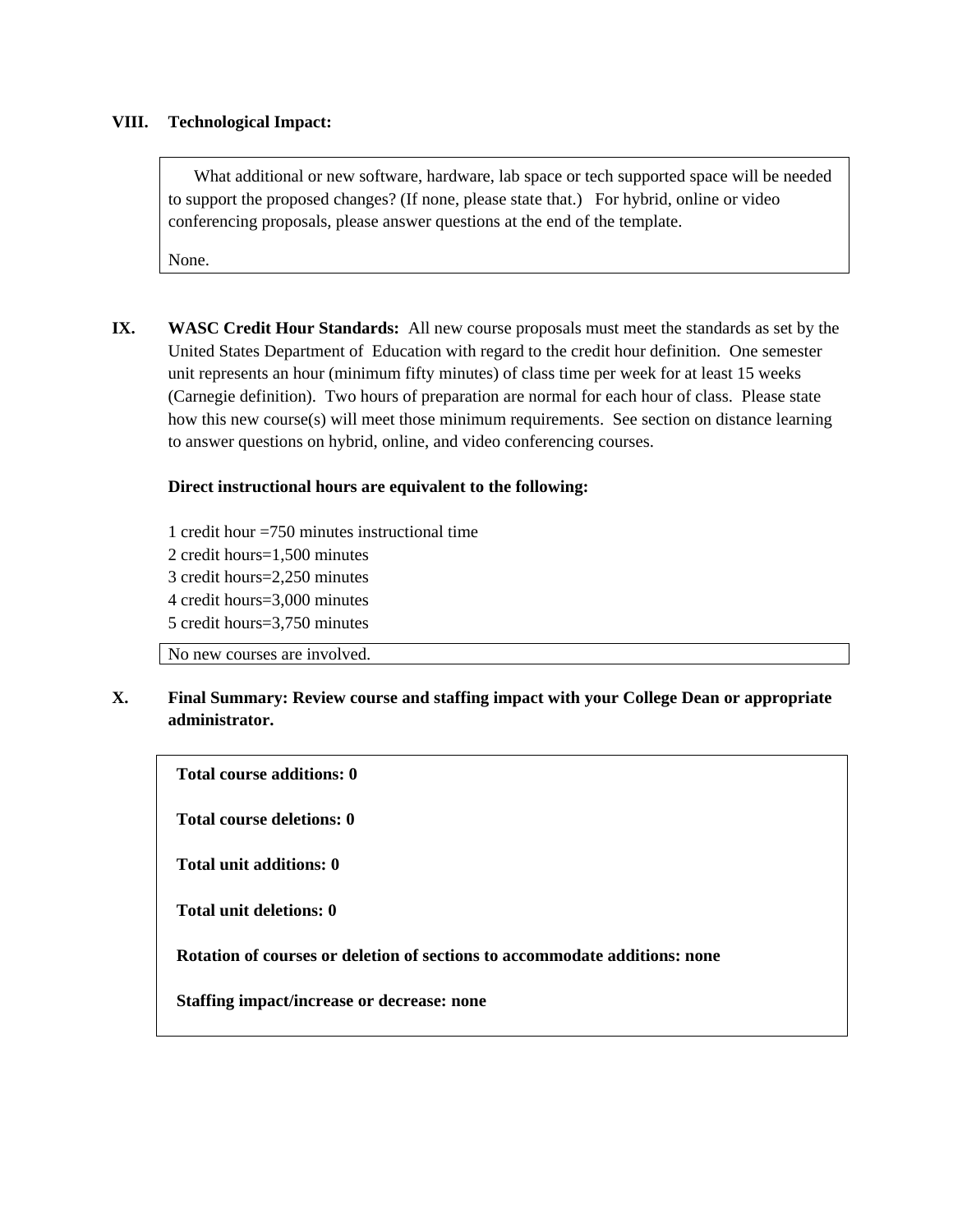**NON ACTION OR PROCEDURAL CHANGES:** These changes will not go to the faculty floor for a vote. These are changes that include: revision of course descriptions including title, number or prerequisites, alternate year listing in the Catalog and the cross listing of courses.

### **I. List proposals with a one line abstract.**

- **A.** To change the name of MTH133 Pre-Calculus to Precalculus for the Sciences
- **B.** To change the name of MTH123 Elementary Functions to Pre-Calculus

# **II. List current descriptions and new descriptions side by side.**

| <b>Current Descriptions</b>                     | New Descriptions                                |
|-------------------------------------------------|-------------------------------------------------|
| <b>MTH123: Elementary Functions (3)</b>         | <b>MTH123: Pre-Calculus Mathematics (3)</b>     |
| A basic introduction to functions designed to   | A basic introduction to functions designed to   |
| meet the prerequisite skills necessary for the  | meet the prerequisite skills necessary for the  |
| study of calculus. A study of polynomial,       | study of calculus. A study of polynomial,       |
| rational, exponential, logarithmic, and         | rational, exponential, logarithmic, and         |
| trigonometric functions, coordinate geometry,   | trigonometric functions, coordinate geometry,   |
| and graphing.                                   | and graphing.                                   |
| Prerequisite(s): MTH 113 (or equivalent).       | Prerequisite(s): MTH 113 (or equivalent).       |
|                                                 |                                                 |
|                                                 |                                                 |
| MTH 133: Pre-Calculus (3)                       | MTH 133: Pre-Calculus for the Sciences (3)      |
| An introduction to the functions necessary for  | An introduction to the functions necessary for  |
| the study of calculus with an emphasis on       | the study of calculus with an emphasis on       |
| numerical and graphical notions of continuity,  | numerical and graphical notions of continuity,  |
| limits and derivatives, the following function  | limits and derivatives, the following function  |
| types are used as examples for the study of the | types are used as examples for the study of the |
| concepts: polynomial, rational, exponential,    | concepts: polynomial, rational, exponential,    |
| logarithmic, and trigonometric functions.       | logarithmic, and trigonometric functions.       |
| Prerequisite(s): MTH $113$ or equivalent.       | Prerequisite(s): MTH $113$ or equivalent.       |

# **III. Rationale.**

### **Rationale:**

MTH123: Changing Elementary Functions to Pre-Calculus Mathematics For reasons that are lost in the fog of history, PLNU has had a very unusual name for MTH123: Elementary Functions. In virtually all other settings, this course is called Pre-Calculus or Pre-Calculus Mathematics. As the department was reviewing options for to be offered in Summer School, MTH123 was identified as an important class because it is part of the required coursework for Business Majors. However, the title does not communicate well with external audiences (non-PLNU students, schools seeking articulation agreements, accreditors, etc.). After consulting with the School of Business, the MICS Department decided to change the name of the course. The content remains exactly the same.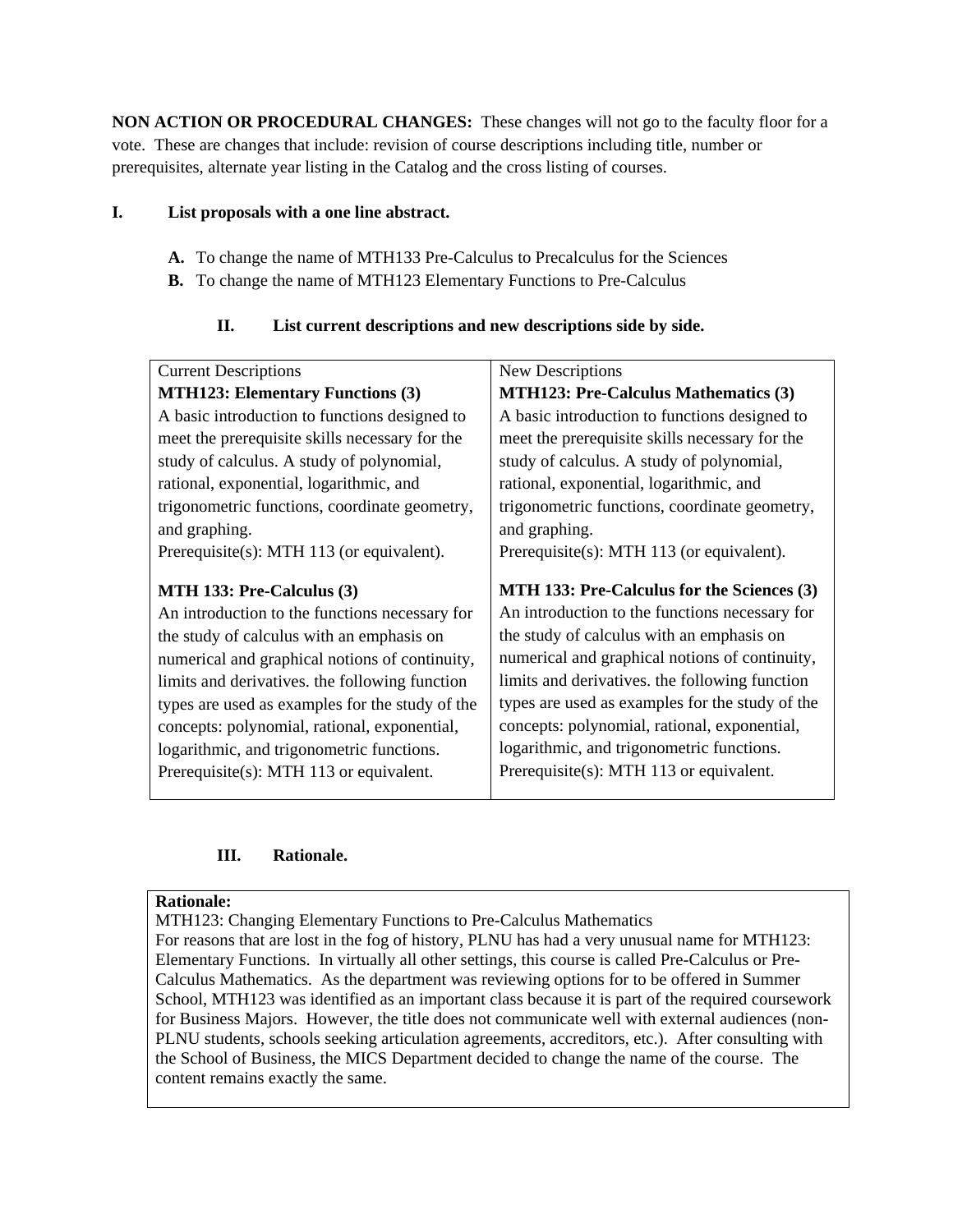MTH133: Changing Pre-Calculus to Pre-Calculus for the Sciences

This version of pre-calculus was created a few years ago to meet the needs of students in the sciences who would begin calculus MTH144 in the spring. In order to help eliminate transcript and records confusion with the name change above (MTH123) we are seeking to change the name of this class as well. The content of the course remains exactly the same.

Note the Business and Science students can meet their pre-calculus requirement by taking either MTH123 or MTH133. That will not change.

### **Final Check-off List:**

\_Y\_ The College Dean or appropriate administrator has been consulted.

 $Y$  All affected departments have been contacted and the results are indicated in the proposal.

 $Y$  The proposal has been voted on by the department.

\_N/A\_ Appropriate contacts have been made with the director of the library as well as media services. With whom have you spoken?

N/A Staffing impact has been addressed.

\_N/A\_ For hybrid, online and video conferencing courses, instructional technology has signed off verifying appropriate pedagogical expertise.

\_N/A\_\_Appropriate budget considerations have been reviewed.

\_N/A\_\_Office of Records has been consulted for appropriate course numbering sequences for traditional and/or hybrid and online courses.

#### **Departmental Replies:**

**From:** Becky Havens **Sent:** Friday, October 26, 2012 4:23 PM **To:** Maria Zack **Cc:** Ivan Filby **Subject:** RE: FSB major changes - CSC 181

No, the title for MTH 123 as pre‐calc will be fine—in fact, I agree it's a more traditional title. Our requirement now says either MTH 123 or 133, but most students take 123.

# Becky

**Rebecca A. Havens, Ph.D.**  Professor of Economics Fermanian School of Business Point Loma Nazarene University T. 619-849-2293 C. 619-990-4699 E. beckyhavens@pointloma.edu